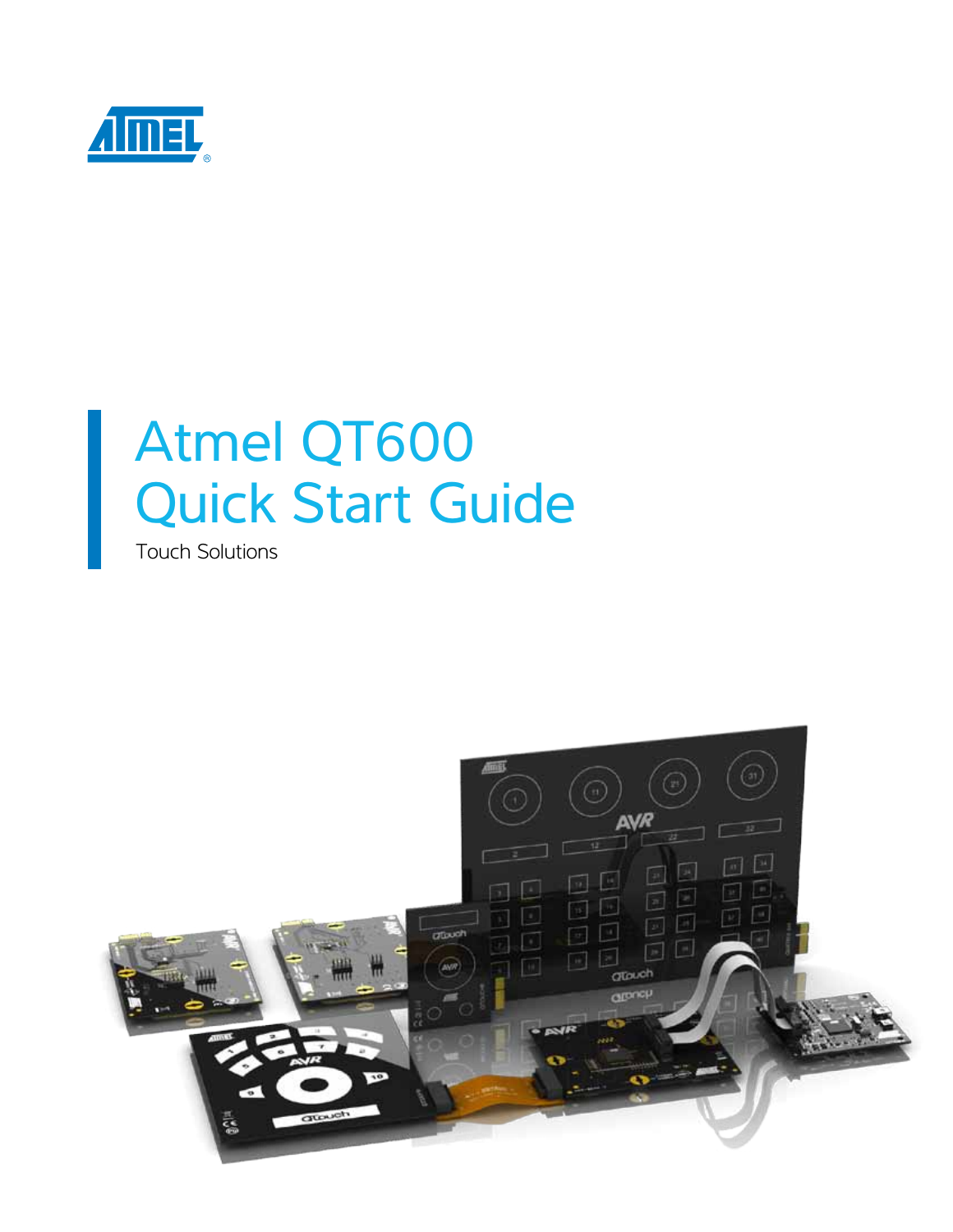

# **Introduction**

Looking to take your design to the next level? You have made the right choice in purchasing the Atmel® QT600 Development Kit. It allows you to demo Atmel button, slider and wheel technology and add additional modules/boards. The kit also to enables you to validate your own design/board while leveraging the best touch and microcontroller solutions available.



### Download the latest software

To get started, visit http://www.atmel.com/qtouchsuite and download four pieces of software:

- Atmel QTouch Studio® (version 4.3 or later) Visual Studio + .NET (version 3.5 or later)
- Atmel AVR® Studio (version 4.18 or later) AND ALL Service Packs (SPx)
- Atmel QTouch® Library (version 4.3 or later)
- GNU Compiler Download at http://sourceforge.net/projects/winavr/files





The photo above shows three sets of boards (sensor board and corresponding microcontroller board):

- QTouch8 with the ATtiny88
- QTouch16 with either the ATXMEGA128A1 or the ATmega324
- QMatrix 8x8 with either the ATXMEGA128A1 or the ATmega324

\*UC3L MCU board in 2011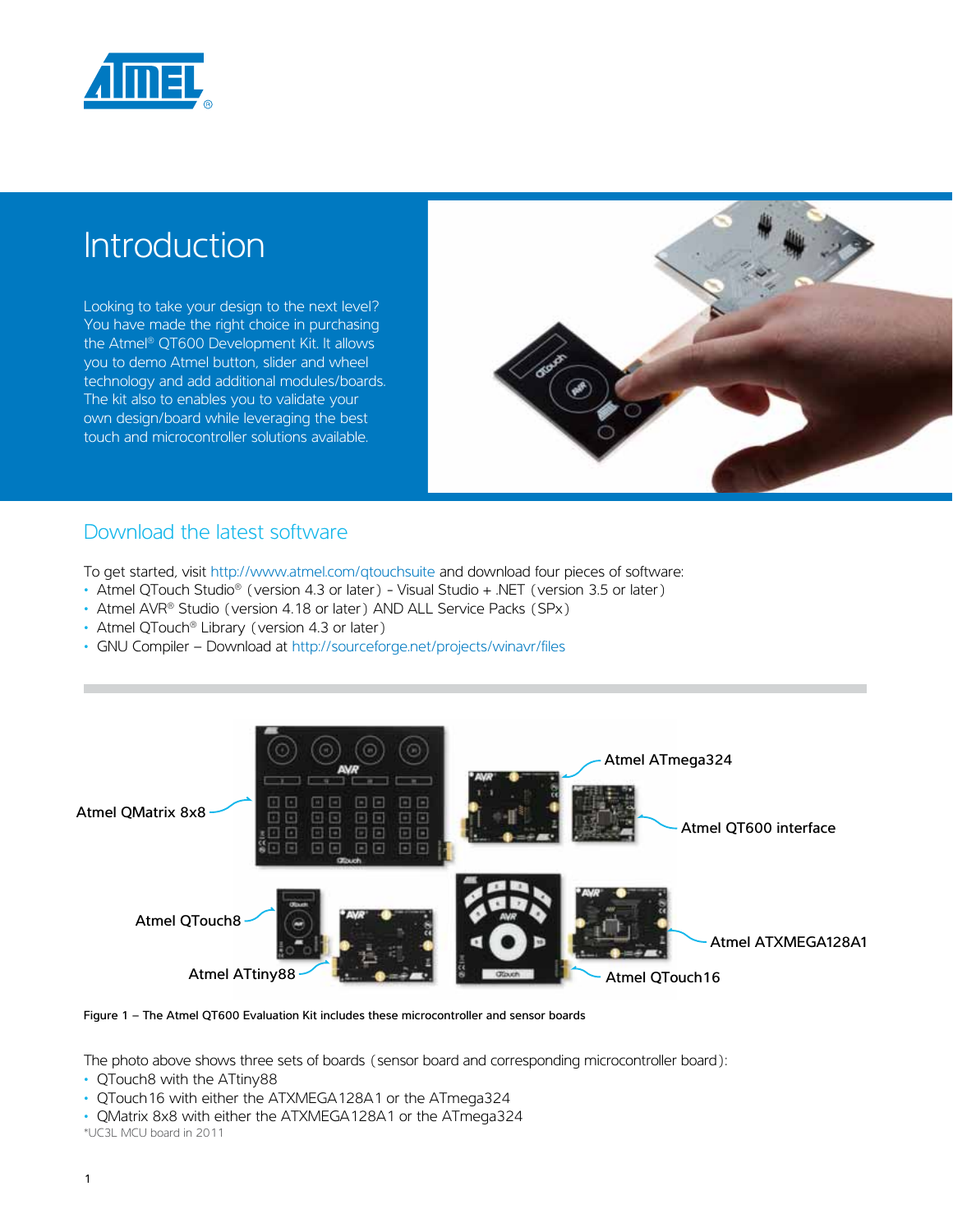Touch Solutions



Affix the rubber stoppers to QTouch8 (4), QTouch16 (4), QMatrix 8x8 (6), and the QT600 main controller board (4) leaving two spares.

Figure 2 – Close-up of the Atmel QT600 interface board and location of the VTG Note: On the main QT600 control board, make sure the jumper is in place on the VTG. The board should be configured as above:

### Connect the kit modules

- 1 QTouch8 with ATtiny88 Choose the QTouch8 and the ATtiny88:
- 1.1 Open the Atmel AVR Studio®
- 1.2 Select Open in Project Wizard window
- 1.3 Select C:\Program Files\Atmel\Atmel\_QTouch\_Libaries\_4.3\Generic\_QTouch\_Libraries\AVR\_Tiny\_Mega\_ XMega\QTouch\ example\_projects\QT600\_ATtiny88\_gnu\_qt8
- 1.4 Connect the 6-conductor ribbon cable from the ISP header on the ATtiny88 board to the ISP/PDI header on the QT600 Interface board
- 1.5 Connect the flex cable from the QTouch8 board to the ATtiny88 board
- 1.6 Connect the USB cable between your PC and the QT600 Interface board (Three LEDs should light up—then hold the button down for five seconds until the 'Touch Data' LED turns off)
- 1.7 In AVR Studio, click the 'Con' button on the top toolbar
- 1.8 Select QT600 as the Platform and USB as the Port, and then click connect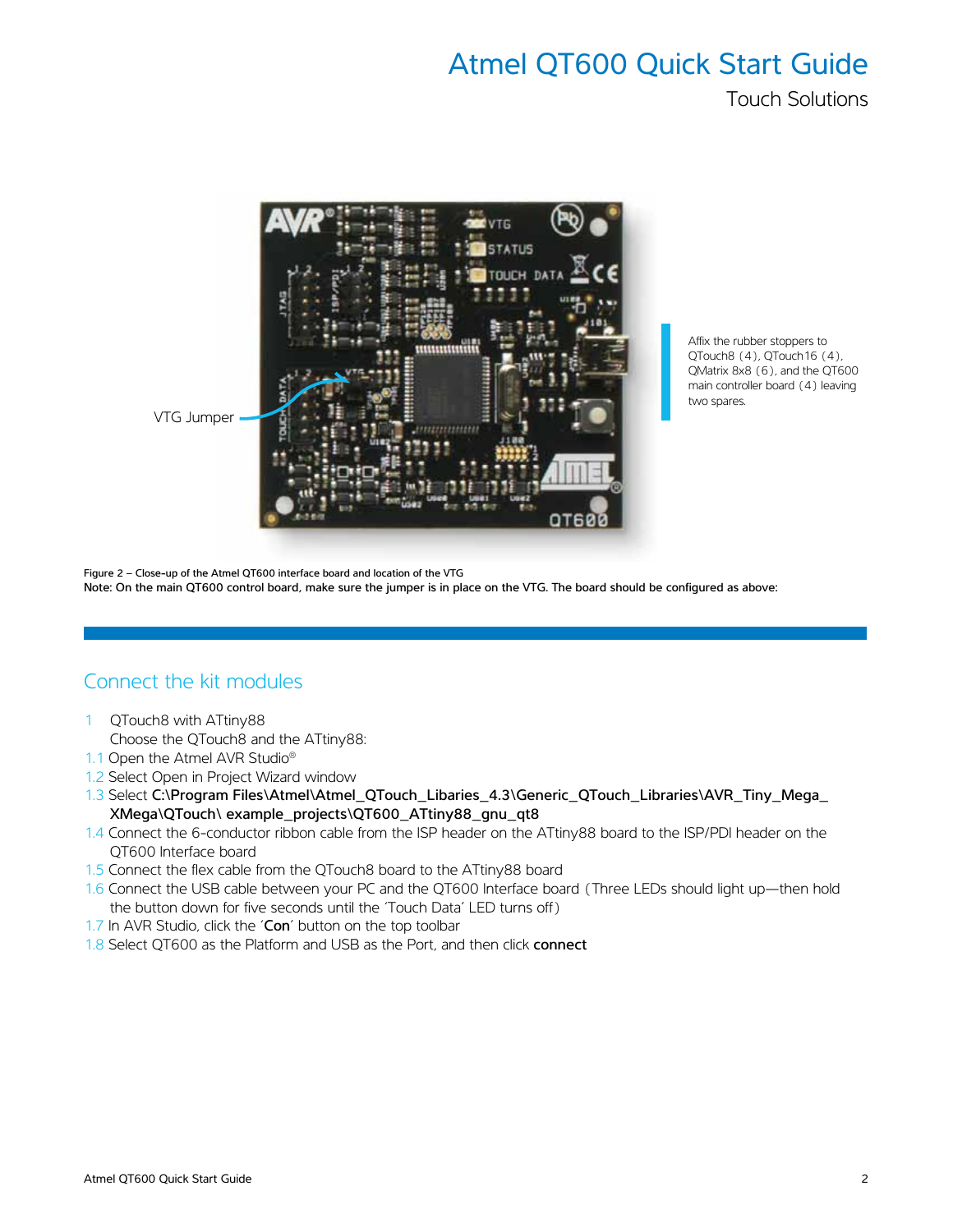



### 1.9 Select Main tab

- 1.9.1 Device and Signature Bytes = ATtiny88
- 1.9.2 Programming Mode and Target Settings = ISP Mode
- 1.9.2.1 Settings ISP Freq = 200.0kHz (click Write)

### 1.10 Select HW Settings tab

1.10.1 VTarget = Target Voltage: 3.3V (click Write)

### 1.11 Select Program tab

### 1.11.1 Flash

- 1.11.1.1 Input HEX File = C:\Program Files\Atmel\Atmel\_QTouch\_Libaries\_4.3\Generic\_QTouch\_ Libraries\AVR\_Tiny\_Mega\_XMega\QTouch\example\_projects\QT600\_ATtiny88\_gnu.hex 1.11.1.2 Click Program (STATUS LED on Interface Board turns red during programming then back to green when programming is complete)
- 1.12 Disconnect the USB cable from PC
- 1.13 Remove the 6-conductor ribbon cable
- 1.14 Connect the 10-conductor ribbon cable between the TOUCH DATA headers on the ATtiny88 and interface boards

1.15 Reconnect the USB cable to PC

- 1.16 In Atmel® AVR Studio®, click on the 'QT' icon in the toolbar to launch Atmel QTouch Studio®
- 1.17 In QTouch Studio
	- 1.17.1 Make sure that the Application Mode on the left side is set to Analysis Mode
	- 1.17.2 Just below (under Touch Data Read Control), click Start Reading
	- 1.17.3 QTouch Studio is now reading touch data from your QT600. You will see changes in the Virtual Kit View as you touch the sensor regions on the QTouch8 board.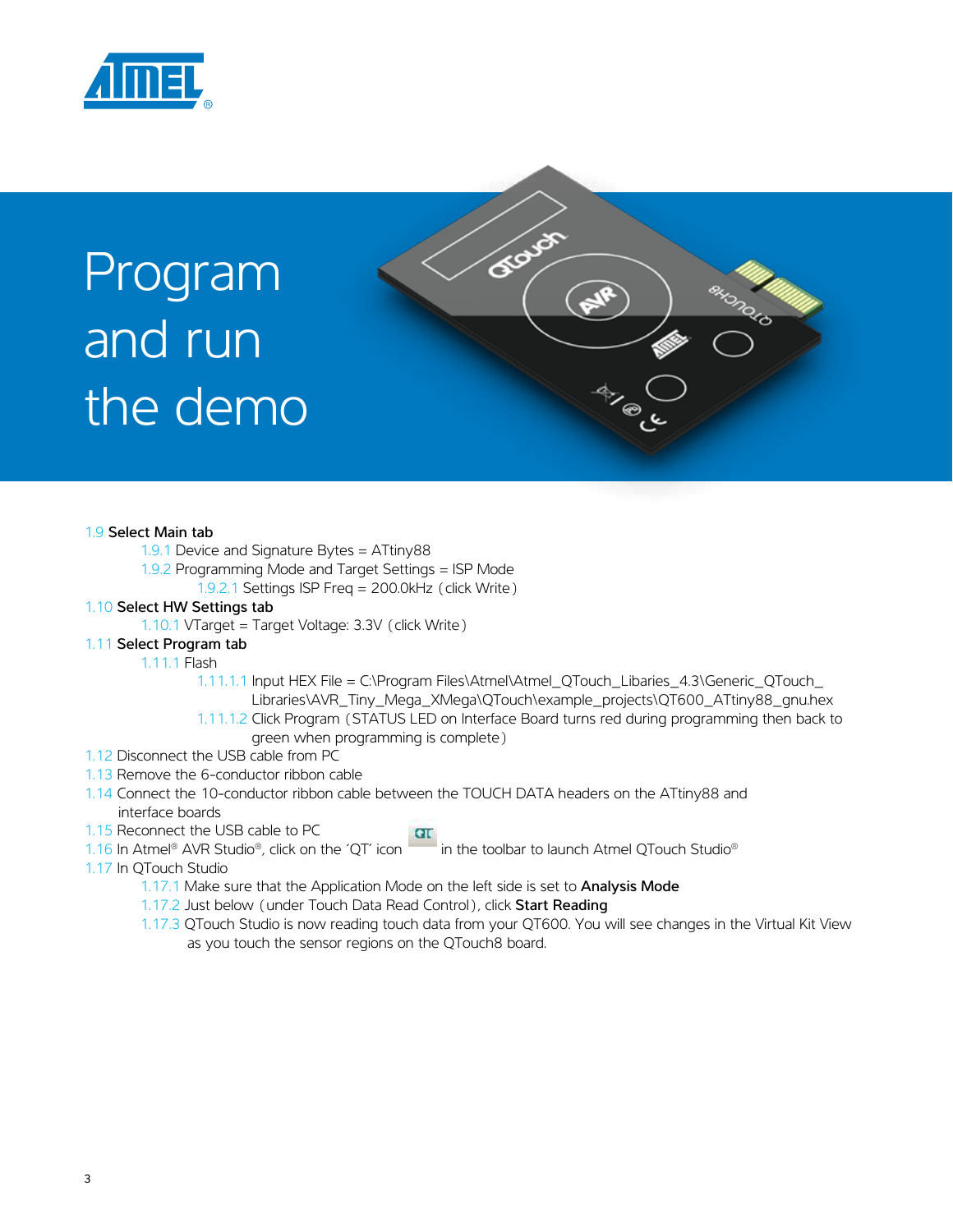Touch Solutions



Figure 3 – Atmel QTouch8 Sensor Board Displayed on CPU Monitor



Figure 4 – Complete Set-up for the Atmel QTouch8 sensor board: The sensor board is connected to the ATtiny88, which in turn is connected to the interface board

### Connect Kit Modules

- 2 QTouch16 with ATmega324 and QMatrix 8x8 with ATXMEGA128A1
- 2.1 By using the table below and following the same procedures as in step number 1 above, you can program and run both of these boards

| Sensor Board /<br>MCU Board | 1.2)<br>To Program                             | 1.6.1)<br>Main Lab - Device<br>and Signature Bytes | 1.61)<br>Main Tab - Programming Mode<br>and Target Settings                                 | 1.7)<br>HW Setting tab                                               | $1.11$ )<br>To Program<br>and Run                         | 1.8)<br>Program Tab --> Flash Hex Files<br>c:\Programs Files\Atmel QTouch Libaries 4.3\<br>Generic QTouch Libraries\AVR Tiny Mega<br>XMega\ |
|-----------------------------|------------------------------------------------|----------------------------------------------------|---------------------------------------------------------------------------------------------|----------------------------------------------------------------------|-----------------------------------------------------------|---------------------------------------------------------------------------------------------------------------------------------------------|
| QTouch8/<br>ATtiny88        | 6-conductor<br>ribbon cable<br>into ISP pins   | ATtiny88                                           | <b>ISP Mode</b><br>$Settings = ISP Frequency =$<br>200kHz)                                  | $VT \text{arget} = T \text{arget}$<br>Voltage: 3.3V<br>(click Write) | 10-conductor<br>ribbon cable<br>into TOUCH<br><b>DATA</b> | QTouch\example projects\<br>QT600_ATtiny88_gnu.hex                                                                                          |
| ATouch 16 /<br>ATXMEGA128A1 | 10-conductor<br>ribbon cable<br>into JTAG pins | ATxmega128A1                                       | JTAG Mode (Settings = 'Target<br>device is not part of a JTAG daisy<br>chain <sup>()</sup>  | $VTarget = Target$<br>Voltage: 3.3V<br>(click Write)                 | 10-conductor<br>ribbon cable<br>into TOUCH<br><b>DATA</b> | QTouch\example projects\<br>QT600 ATxmega128a1 gt16 gnu.hex                                                                                 |
| QMatrix 8x8 /<br>ATmega324  | 10-conductor<br>ribbon cable<br>into JTAG pins | ATmega324PA                                        | JTAG Mode (Settings = 'Target<br>device is not part of a JTAG daisy<br>chain <sup>(1)</sup> | $VT \text{arget} = T \text{arget}$<br>Voltage: 3.3V<br>(click Write) | 10-conductor<br>ribbon cable<br>into TOUCH<br><b>DATA</b> | QMatrix\example projects\<br>QT600 ATmega324 gm64 gnu.hex                                                                                   |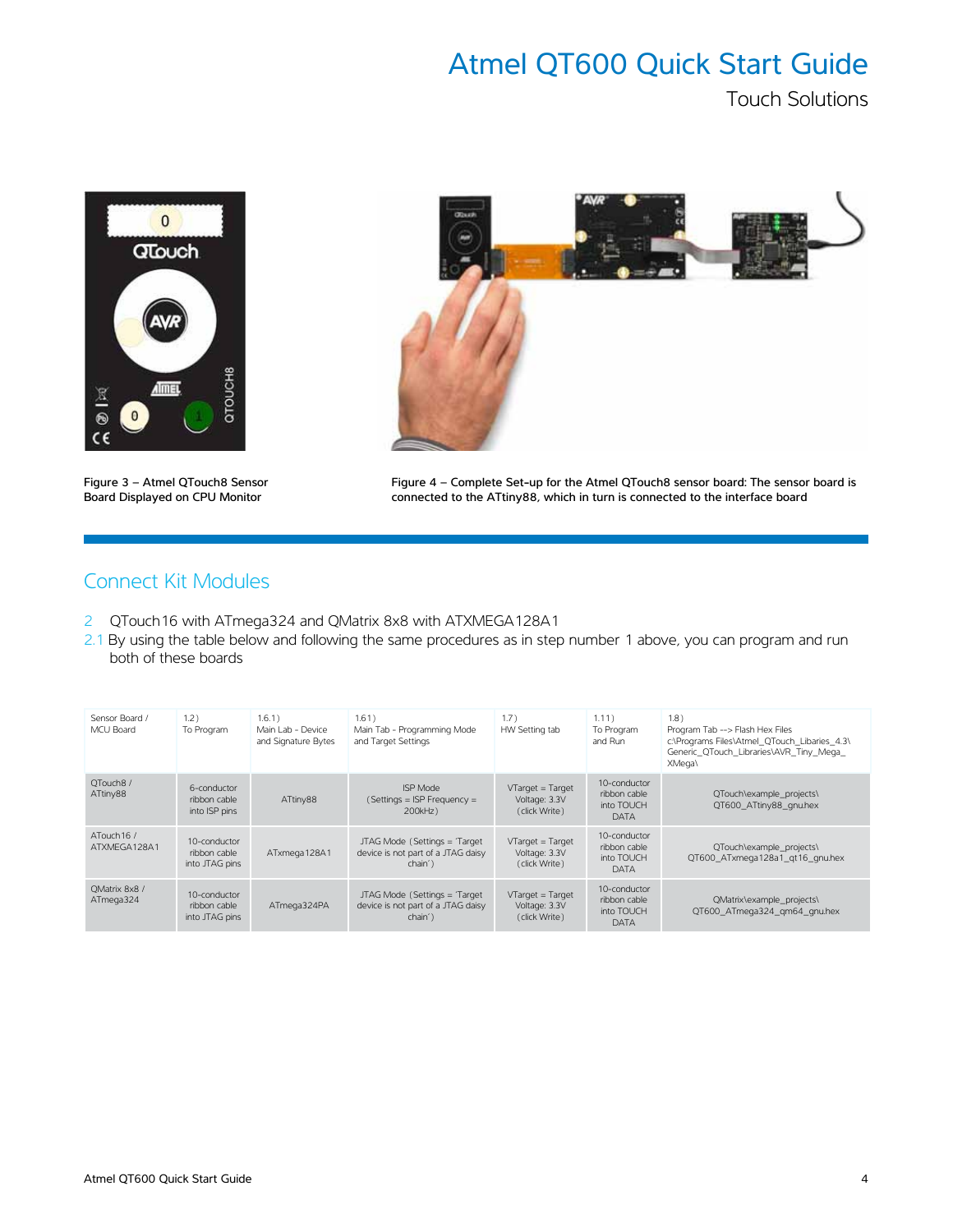



Figure 5 – Atmel® QTouch16 sensor board displayed on CPU monitor



Figure 6 – Complete set-up for the Atmel QTouch16 sensor board: The sensor board is connected to the Atmel ATXMEGA128A1, which in turn is connected to the interface board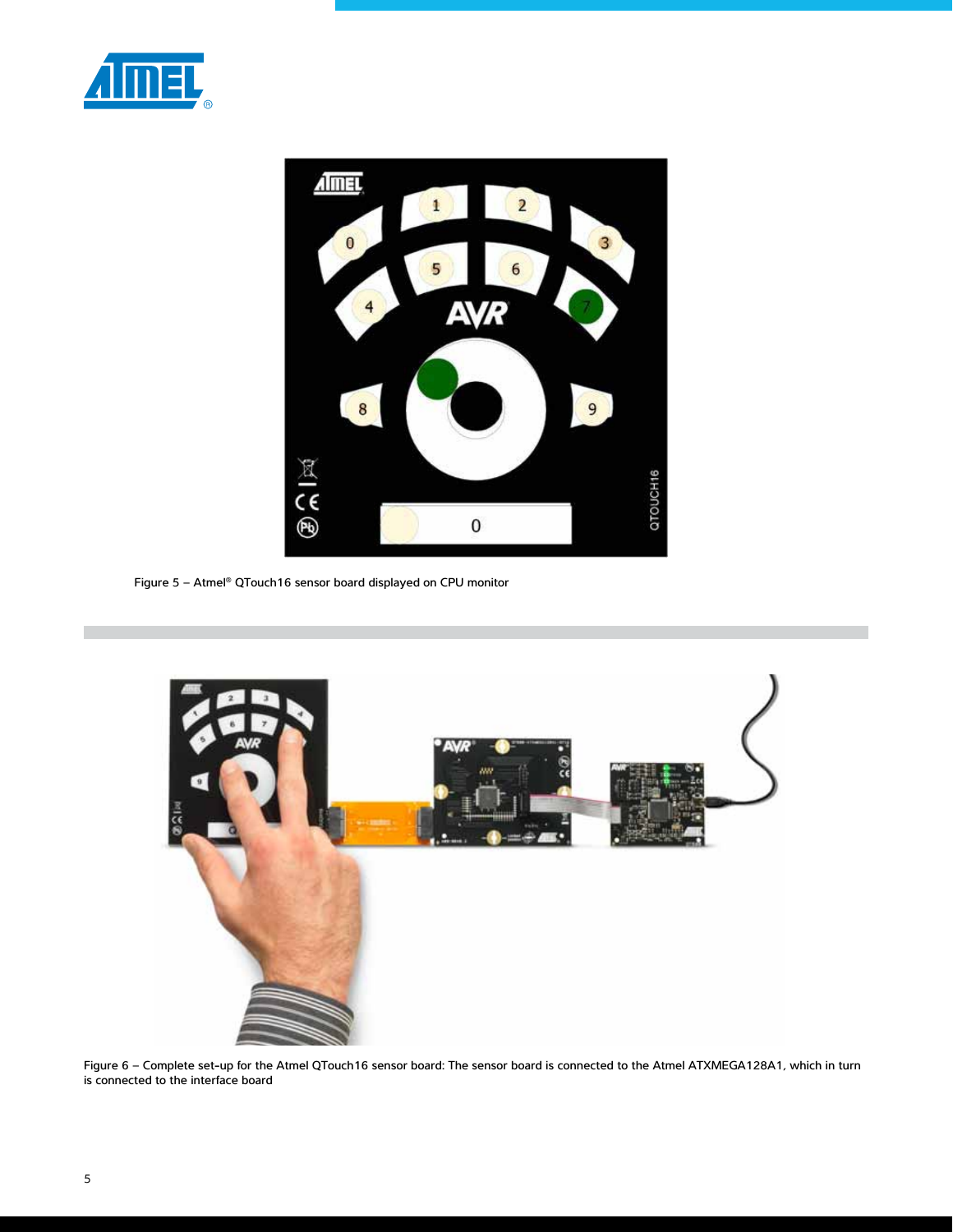Touch Solutions



Figure 7 – Atmel QMatrix 8x8 sensor board displayed on CPU monitor



Figure 8 - Complete set-up for the Atmel® QMatrix 8x8 sensor board: The sensor board is connected to the Atmel ATmega324, which in turn is connected to the interface board

### **References**

Atmel QTouch® Library User Guide - http://www.atmel.com/lib/pdf/Atmel\_TLib3-1\_CreateProjectV14\_IAR+GCC.pdf Atmel Touch Sensors Design Guide - http://www.atmel.com/dyn/resources/prod\_documents/doc10620.pdf Application Notes - http://www.atmel.com/dyn/products/app\_notes.asp?family\_id=697 Atmel® QT600 Application Note – Coming soon